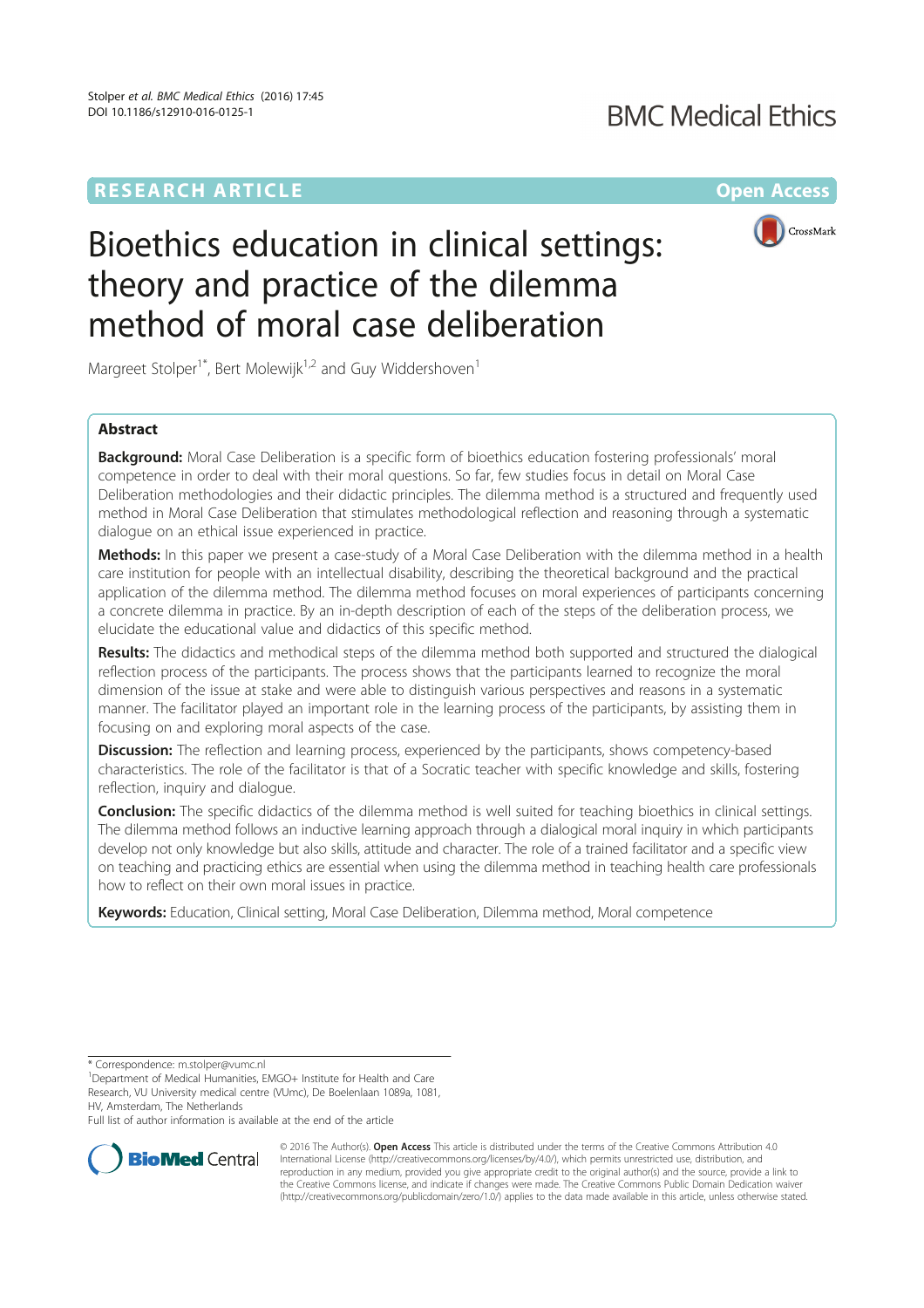### **Background**

Bioethics education is mostly developed and performed in the academic context, for example in bachelor and master programs in medical education or nursing education [1–3]. Usually concepts and theoretical frameworks from ethics are presented via didactical measures such as reading and lecturing [4–6]. Often, hypothetical cases are discussed, using one of the theoretical frameworks from the ethics literature. This approach aims to foster knowledge about theoretical concepts, theories and methods of moral reasoning to students. Using hypothetical cases, to be analysed deductively with theoretical concepts and principles, is important. At the same time it has several limitations when it comes down to bioethics teaching in healthcare practice. One of the limitations is that the focus on cognitive knowledge transfer tends to result in neglecting the importance of skills, attitude and character development. Another limitation is that the moral questions and the normative framework or ethical principles are determined beforehand, without providing room to moral question and principles emerging from the case and the professionals involved. A third limitation is that ethical expertise and insights from outside the context are being applied to the unique situation, without taking into account sufficiently the experiences and insights of the health care professionals themselves.

In health care practice, actual cases with concrete moral questions are often used for reflection and discussion with the aim to gain answers or solutions. Yet, such discussions tend to lack structure, theoretical depth and attention for moral reasoning, as the focus is on solving the case at hand practically. Moral Case Deliberation (MCD) aims to combine reflection on concrete cases with methodical procedures to foster moral learning [7–9]. In MCD, health care professionals (physicians, nurses, social workers, etc.), but also managers, family and patients, discuss a moral question in a real case within clinical setting. MCD can be regarded as a form of Clinical Ethics Support (CES) in health care, helping health care professionals to reflect systematically on their actual ethical questions and reasoning, and to find answers in acute cases [10, 11]. However, MCD can also be used for teaching bioethics in both educational and clinical settings.

In this paper, we focus on the educational value and didactics of Moral case Deliberation, elaborating the various steps in the dilemma method. The focus is not on the support provided by the Moral Case Deliberation to the professionals, and the assistance in finding a solution to their moral problem, but in the contribution of the dilemma method to a process of joint learning, resulting in knowledge and skills which are relevant for dealing with ethical issues in practice. Moral knowledge addressed in the dilemma method concerns, amongst others, discerning moral topics, values and norms. Skills

entail listening and asking the right questions, rather than convincing the other, and being open to other viewpoints, postponing once own judgements [7, 8, 12, 13]. In these learning processes, dialogue is used as a form of moral inquiry in which participants' insights and conclusions emerge during a process of critical reflection. The ethics expertise of the facilitator requires a theoretical understanding of (the rationale for) dialogue, practical rationality and Socratic epistemology [14–16]. This differs from the ethics expertise of more traditional ethics teachers who tend to focus on transfer of knowledge of ethical concepts and theories.

### **Mathods**

In this article we present a descriptive case-study of the dilemma method in MCD. The case-study does not focus on the case which is investigated during the MCD. The emphasis is on the dilemma method as an intervention. A descriptive case-study is an empirical inquiry that describes and explores an intervention in real life and is particularly suitable for research questions that are focussed on what, why and how the intervention is like it is [17–19]. It is an in-depth study that highlights the particularity, complexity and uniqueness of a single case; the boundaries between the intervention and context are not clearly evident [20]. The approach of a descriptive case study is particularly valuable for developing theory and interventions because of its flexibility and rigor.

The aim of this article is to show an alternative way of teaching bioethics in the clinical setting by describing the theory and practice of the dilemma method as a specific conversation method. This method has been developed and described before [21] and was further developed in the last decade by the authors of this article in cooperation with others. In this article we will describe how this method works in practice, illustrated with a case example. We will discuss the usefulness of the dilemma method for teaching bioethics to professionals in a practical setting, focusing on both the process of learning as experienced by the participants and the role of the facilitator as teacher.

### Theoretical background of MCD

The dilemma method, which is elaborated in this article, is based on a specific view on ethics and moral learning: hermeneutic ethics [22]. It emphasizes practical rationality (phronèsis) [23], the importance of dialogue as a way of learning through exchange of perspectives and fusion of horizons [24] and Socratic epistemology [25–27]. A core element of hermeneutic ethics is the central role of actual experiences in daily practice: the validity and reliability of knowledge (claims) and moral judgments are constructed and examined in and with the practice itself [22]. In the end, the reliability and validity of the judgments gets determined in experience and in the practice of daily life [15].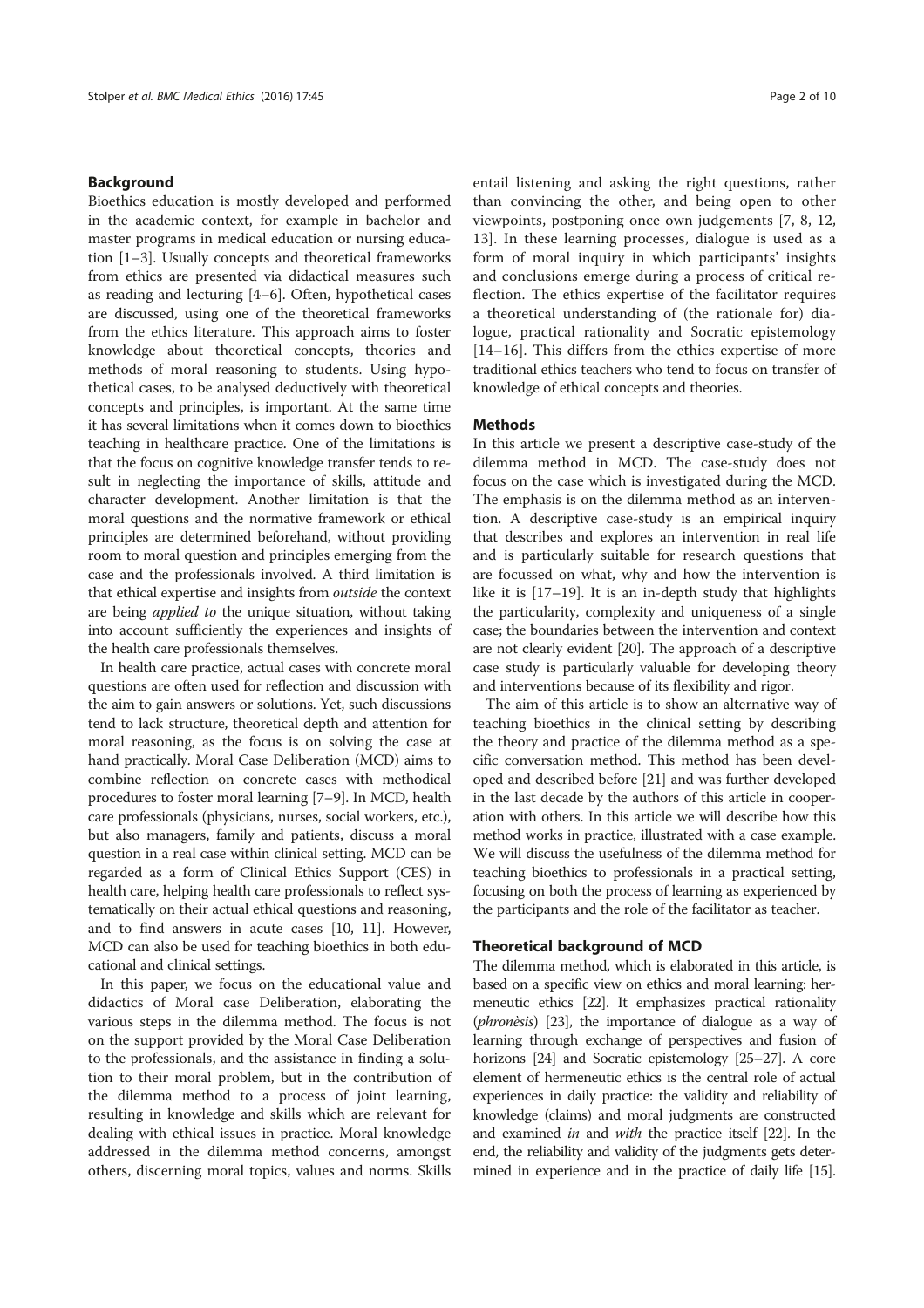Moral action is always contextual and temporary; it requires phronesis [6]. Moral knowledge can be enriched by exchanging perspectives in dialogue [22, 28]. Socratic epistemology holds that people have moral knowledge, but need the help of a facilitator (the Socratic midwife) to get access to that knowledge and make it explicit. The art of Socratic questioning can been seen as a tool to foster a critical attitude to examine experiential knowledge and to scrutinize the reasoning processes attached to that.

This does not imply that ethics theories and concepts are not used or are not useful within MCD. The MCD facilitator or the MCD participants themselves can refer to existing theories and concepts, as well as existing normative frameworks (such as policies, laws, professional codes etc.). They can be an important input in order to challenge both the presuppositions and the reasoning within MCD. They can be used for heuristic purposes. However, they are neither used as the starting point nor as the final epistemological and normative arbiter in order to assess the validity and reliability of certain judgments.

The dilemma method focuses on experiences of professionals in practice [29]. Ethical issues are not defined beforehand, but are derived from practice. In MCD, the moral problem under consideration is always a concrete moral issue, experienced by one of the participants. This issue is presented as a case (for example concerning a treatment decision with an individual patient). The case is analysed, not by deductively applying general moral concepts or principles, but by investigating values and norms of the stakeholders in the case. The dilemma method aims to stimulate reflection on personal moral experiences and considerations, and the discrepancy among the views and experiences of other participants in the MCD.

Some key principles of MCD that arise from the theories mentioned above are: 1) experience as a starting point for moral reflection; 2) take into account variations related to interpretations and appreciations of facts by the participants of MCD plus the conclusions allied by them; 3) linking the values and norms of the participant to concrete facts in the case; and 4) dialogue as a process and product in which knowledge and practical wisdom emergence and fleshed out by learning by doing [22].

In MCD, participants inquire, with the help of the facilitator, moral questions in the concrete experience within the case. A theoretical issue is not a proper starting point for deliberation. Next, MCD emphasizes the variation in thoughts and experiences of health care professionals. In a MCD, different viewpoints are examined and scrutinized. The initial aim is not to decide which perspective or answer is right, but to ask open and critical questions in order to elaborate assumptions behind the perspective, and find out how it is applicable to the case at hand. When one of the participants brings in an ethical notion, for instance the concept of autonomy, the

focus will be on examining what autonomy means for this person in this case, and why it is regarded as important. This may result in a deliberation on various interpretations of autonomy, and their relevance for the argumentation with respect to the dilemma in the case. The result of that joint inquiry process is a temporary and contextdependent answer. The insights emerging from an MCD may be valuable in similar new situations, but can never be automatically transposed.

### The dilemma method in practice

In this section we will describe the dilemma method, and show how it works in practice, using a concrete moral case deliberation as an example. We will elaborate the steps, by first presenting the example, and then discussing the aim and procedure of the step under consideration.

### The setting

A group of 12 health care professionals working in the care for people with an intellectual disability sit together in the living room in one of the houses for sheltered living. The meeting is organized to discuss a problem in the support of one of the clients, Harry. All employees involved in the care for Harry have been invited. Harry is not able to attend the meeting due to his intellectual disability therefore three family members of Harry are present in order to represent both Harry's and their own view on the case at hand. Two members of the ethical committee of the health care institution participate, one of them as MCD facilitator. Marian will present the case since she is the personal supervisor of Harry. The participants sit in a circle. There is a flipchart available for the facilitator to write down the case, the central moral question and the findings during the various steps within the MCD.

### Step 1. Introduction

The facilitator welcomes the participants, especially the family. She explains the issue which will be addressed at the meeting: a problem in the care for Harry. She explains shortly the theoretical background and procedure of the MCD and emphasizes the confidentiality of the meeting. Together with the participants the facilitator formulates the aim of the meeting: elucidating the problem and finding a way of dealing with it.

During the first step, the aim and procedure of MCD is explained by the facilitator. The facilitator addresses issues such as: what is MCD, what is the aim of this meeting for the participants, what are the mutual expectations (e.g. open and honest communication), and the explanation of the steps in the method. Also the occasion and the context of the MCD are introduced.

The aim of the specific MCD meeting which takes an average of 90 min, is not determined beforehand, but determined by the group. The aim should be kept in mind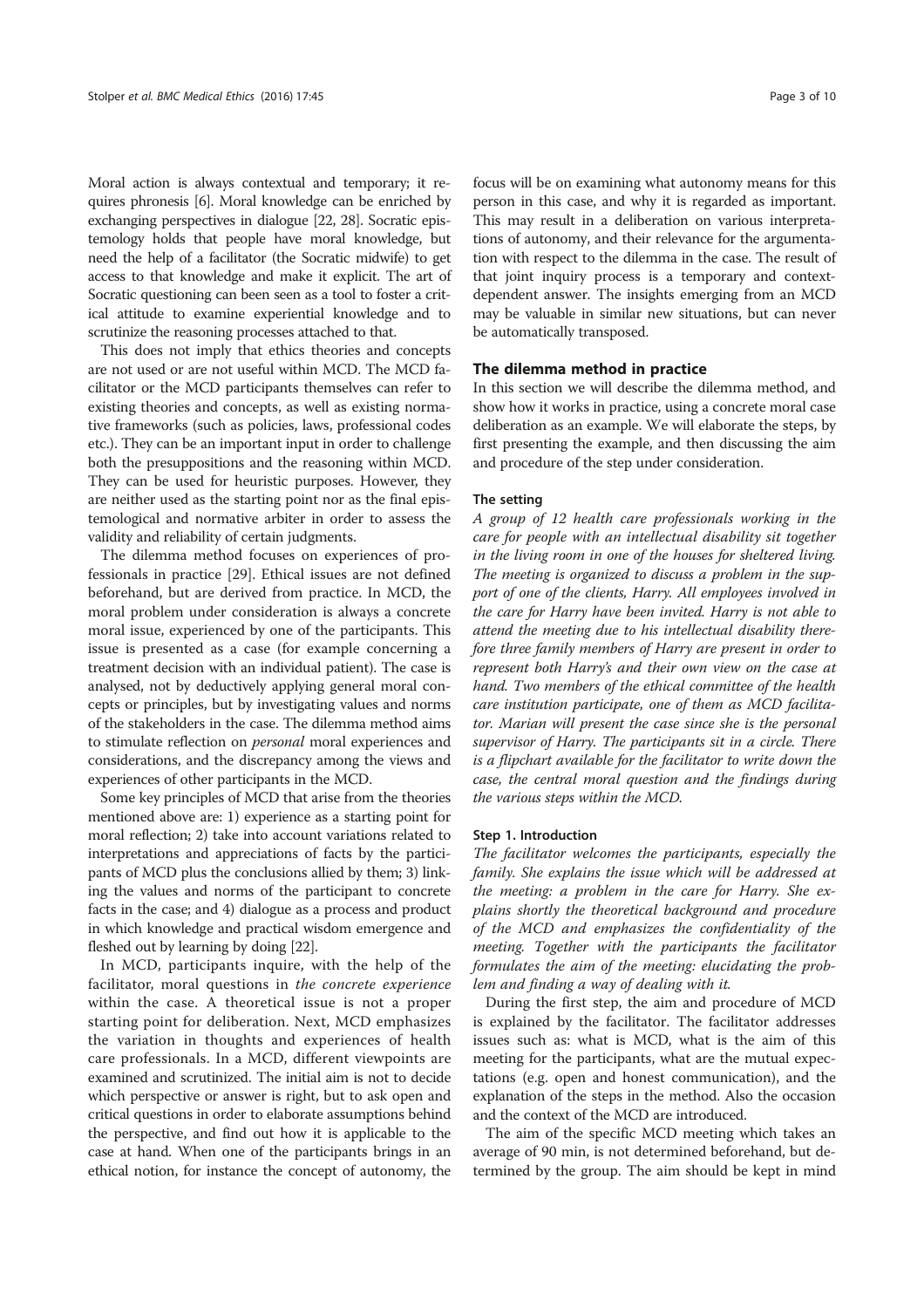by the facilitator during the process of deliberation. In case the aim is a decision by one of the participants at the end of the MCD (taking into account the views from others) the facilitator has to take care of the time in order to create space for making a reasoned decision. If the aim is to gain mutual understanding, time for decision-making is not needed. Instead, the focus of the last phase of the meeting will be on elaborating similarities and differences regarding the moral considerations of the participants.

### Step 2. Presentation of the case

Marian briefly sketches the case: Harry (56 year old) was transferred one year ago from another residence in a village nearby because the sheltered home in which he lived needed to be renovated. He was told that he would return to his former home after the renovation. Harry is doing very well in his new environment. He can work in the garden. He is liked because he often helps other people. In his old residence, he had little to do, and he often was made fun of in the village. Over the past weeks, Harry repeatedly asked when the renovation would be finished, so that he can return. When he brings up the subject, Marian explains to him how well he is doing right now. But Harry keeps insisting that he wants to move back to his old home because that was promised to him. Marian indicates that she does not know what to do, how to respond to Harry's wish. The facilitator asks Marian at which moment she experienced the problem most strongly. Marian says this was during the last conversation with Harry on this subject three days ago. The facilitator invites Marian to describe this conversation for the other attendees and explain her feelings. She pictures the situation: she met Harry in the garden, he immediately started talking about the renovation, indicating that he wanted to know when he could return. She felt uncertain about what to answer, since the renovation was nearly finished, but she wanted to make Harry understand that a return to his former home would mean that he would no longer have the current opportunities for doing work and helping other people.

This step focuses on the experience of the case presenter. The presenter is asked to describe a concrete personal situation in which he or she experienced the moral issue at stake. This can be in the past or in the present. As a case can refer to an ongoing process, the presenter is invited to focus on a specific moment within the time line of the case, in which he/she experienced most strongly his/her moral dilemma. This moment is called 'the moment of heat' of the case. The case-presenter is asked to provide a short but thick description of the facts of the situation at that moment. Facts include 'feelings' he or she experienced since feelings can be useful to better understand the moral discomfort of the presenter and since feelings often implicitly refer to certain values [30].

Step 3. Formulating the moral question and the dilemma The facilitator invites Marian to formulate the moral question, and suggests to the other participants to help Marian in this. The following moral question is formulated: 'Do we have to do what is promised to Harry?' Next, the facilitator asks Marion to describe the two alternative actions from which she has to choose. She formulates her dilemma as follows:

- A: I follow the wish of Harry and let him move back to his old place.
- B: I make Harry stay where he lives now.

The facilitator asks the case owner to make a list of the negative consequences of both choices. She notes down on the flip chart:

- A: When I follow the wish of Harry and he will go back to his old home, he will have less opportunity to help people and he will risk to be made fun of again.
- B: When I make Harry stay where he lives now, I will not respond to his wish and he will continue to repeat the wish.

In this step, the case-presenter's underlying moral question is made explicit. By formulating his/her moral question, the other participants can better understand what is at stake and what (morally) matters for the case-presenter.

Often health care professionals struggle with formulating the moral question. At such moments, the MCD facilitator might ask: What is at stake for you in this situation? What worries you? What makes you feel uneasy? Furthermore, to make the moral question more concrete, the case presenter is asked to formulate the situation in terms of a dilemma: what are the concrete actions you could choose for in this situation? In a dilemma, there are always two options which mutually exclude one another. Each of the actions has negative consequences. Formulating explicitly the negative consequences of each of the two options makes clear what is at stake for the case presenter.

# Step 4. Clarification in order to place oneself in the situation of the case presenter

The facilitator invites all participants to ask questions for clarification concerning the situation. The following questions were asked:

- What was the attitude of Harry when he mentioned his wish?
- How firm did he express his wish?
- Will the old housemates of Harry return to the former home?
- What kinds of people make fun of him?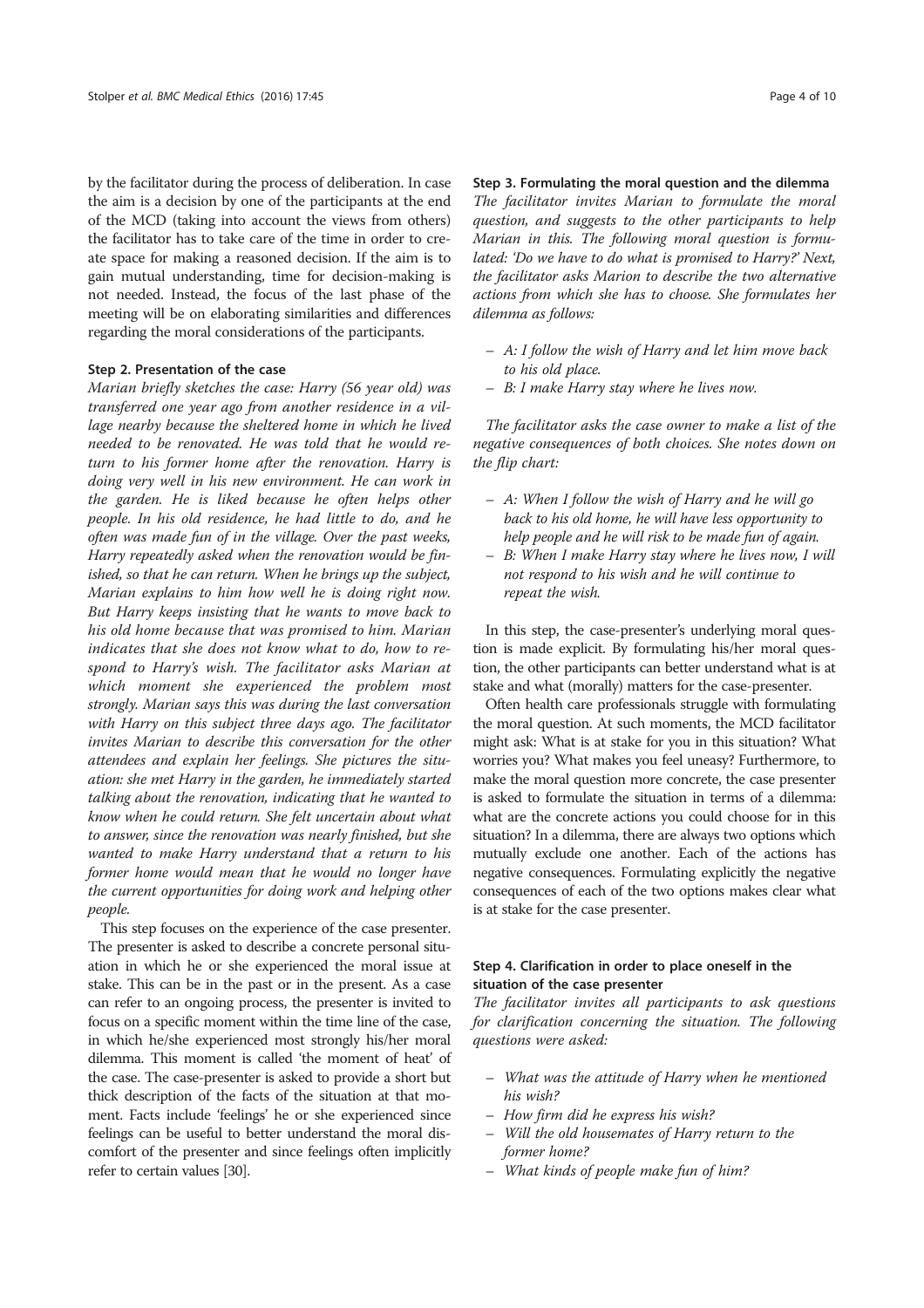The fourth step aims to foster a clear understanding of the situation, so that the participants can put themselves in the shoes of the case presenter. The aim of clarification is to (re)construct as clearly as possible the situation presented by the case owner in order to investigate the moral dilemma. Hence, not all facts and all clarification questions are relevant; only those related to the dilemma. All participants put themselves as much as possible in the position of the case-presenter at the moment of heat. This is important because all the participants later will be invited to answer the dilemma question of the case presenter for themselves: how would I answer the moral question if I were in Marian's situation and how do I justify my own answer? Within MCD, participants try to answer the dilemma of the case presenter. In this meeting, Marian asks what to do. So the participants have to ask what they think they themselves should do in such a situation. Of course, in this case, Marian's final choice for action A or B is indirectly related to the question how Marian conceives the best interest of Harry, and also how Harry thinks about that. That is important as well, and will get attention in the next step. The clarification in this step does not aim at getting insight into what other people, such as Harry, think, but to better understand the dilemma experienced by Marian, and to prepare the participants to put themselves in her shoes.

# Step 5. Analysing the case in terms of perspectives, values and norms

The facilitator asks the participants to make explicit the values of the various stakeholders in the case, related to the dilemma. For each value, the group is also invited formulate a normative rule of action (a norm) which follows from the value. She notes down the results systematically on the flip chart.

To gain insight in the complexity of the case, the participants investigate the values and norms of the stakeholders involved, and jointly construct a perspectives, values, and norms diagram. That means that the participants make a list of the relevant perspectives (stakeholders), and for each perspective investigate what are important values related to the dilemma, and what action should be done to realize a specific value (this we call a norm). In case the group seems to overlook an important stakeholder, value or norm, the facilitator can verify this by asking questions to the participants. For example, "do you think that X would be a relevant perspective which should be included?". With respect to the representation of a perspective that is not actually attending the MCD session, the MCD facilitator needs to challenge the participants by asking whether they think the absent perspective is represented well enough. The facilitator or the group can also suggest to plan additional actions after the MCD session in order to check (again) whether the norms and values discussed here (still) fit with the absent perspective, especially when the representation plays a central role in the final answer of the moral question (as is the case in this example with Harry). Obviously, in situations when we deal with representing persons with a severe mental handicap or disorder (e.g. dementia) this can be challenging.

The analysis of the perspective of the case presenter will entail values and norms which either support choice A or choice B. Not all stakeholders need to have values and norms which go in both directions. Some will have a clear preference for one of the options, and experience no dilemma themselves. Only values and norms related to the dilemma or moral question are relevant here. The values and norms are not formulated in general; they are always related to a perspective, and expressed in the way they are concretely experienced by the stakeholder under consideration. Thus, the values are not derived from moral theory, but from lived experience.

| Perspectives                 | Values                                                    | Norm                                                                                                                                                                          |
|------------------------------|-----------------------------------------------------------|-------------------------------------------------------------------------------------------------------------------------------------------------------------------------------|
| Marian (personal supervisor) | Happiness<br>Being consequent<br>Honesty                  | I have to foster Harry's happiness<br>A promise should be kept<br>I should tell Harry when the renovation of the house is finished                                            |
| Frederic (team member)       | Autonomy<br>Well being                                    | I/we (as a team) have to respect Harry's wish<br>We must take care for Harry's development                                                                                    |
| Lizz (team leader)           | Autonomy<br>Participation                                 | We should follow Harry's wish<br>We should foster Harry's contribution to social life                                                                                         |
| Harry                        | Independency<br>Helpfulness                               | I must take part in decisions about my place of living<br>I want to help others                                                                                               |
| Family                       | Involvement<br>Protection<br>Self esteem                  | We need to keep an eye on Harry<br>We must ensure that Harry does not get into trouble<br>Harry ought to be not harassed                                                      |
| The health care institution  | Self-determination<br>Support<br>Involving social network | Our clients should decide about their lives<br>We should support the clients in realizing their personal goals<br>We should actively involve the family in the care for Harry |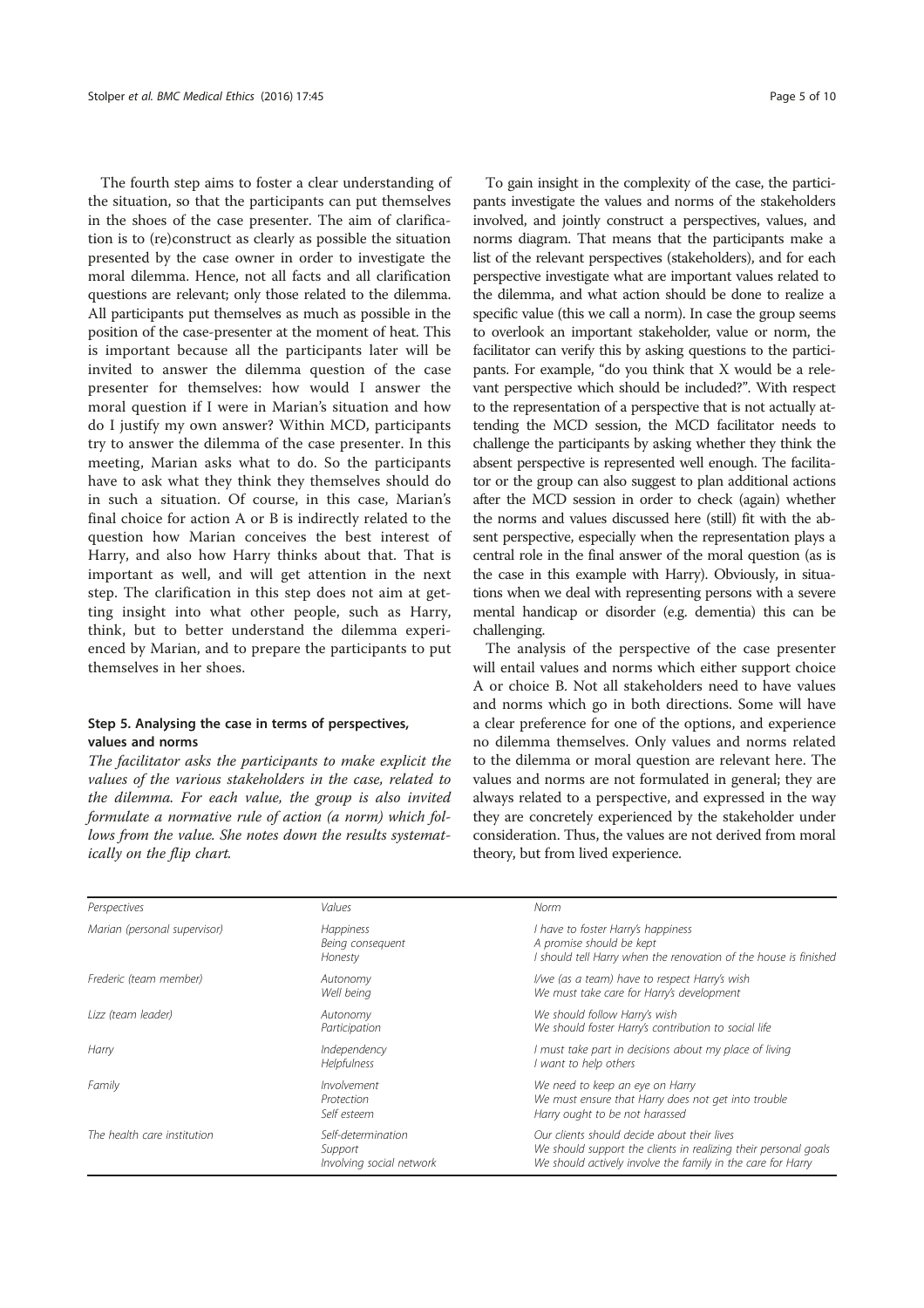### Step 6. Looking for alternatives

The facilitator asks the participants to formulate alternative actions. What other options can be thought of besides making Harry return to his former home or having him stay where he lives now?

Various options are suggested:

- Make Harry live with his family
- Try a return for one month, and evaluate
- Do not address the issue anymore

The aim of this step is to have a brainstorm in order to get a view on possible courses or actions which lie beyond the dilemma. The focus is on stimulating creative out-of-the-box thinking (not on the desirability or feasibility of the alternatives). Some of the alternatives mentioned might be useful later, when participants answer the moral dilemma question for themselves and reflect on their underlying considerations.

# Step 7. Making an individual choice and making explicit one's considerations

The facilitator asks the participants to take pen and paper and individually answer the following questions:

- a) It is morally justified that I choose option … (A, B or an alternative).
- b) Because of…. (which value or norm?)
- c) Despite of…. (which value or norm?)
- d) How can you limit the damage of your choice mentioned under c?
- e) What do you need to act according your answer under 'a'?

The facilitator asks who has chosen option A. Carleen, the physiotherapist of Harry and a team member, says her choice is option A and reads out what she wrote down:

- a) I think it is morally justified to act in line with option A (moving back)
- b) Because of Harry's self-determination
- c) Despite of Harry's happiness
- d) I would intensify support and try to foster social participation in the village (I would visit meetings together with him et cetera).
- e) I need support and agreement of the family. I also need financial means to deploy more staff.

Next the facilitator asks who chose for option B. John, a team member and caregiver of Harry, answers first and reads out:

a) To me it is morally justified to act in line with option B (not moving back)

- b) Because of Harry's happiness and my responsibility; I am employed here and it is my duty to make the clients happy instead of unhappy.
- c) Despite of hurting Harry's trust in us (breaking a promise)
- d) I would admit not being able to keep the promise and meet Harry's wish in another way, for example by going with him to the garden fair.
- e) I need the support of all team members; we should all choose the same option.

The facilitator asks the other participants what choice they made and what considerations can be add to those of Carleen and John. The facilitator notes down all the answers on the flip chart.

The aim of this step is to have the participants formulate their personal views, values and norms in relation to the case. The moral justification they give is a personal viewpoint on what is morally right, including the moral arguments why they conceive this specific answer or action as morally right. Later on in the MCD process, every moral justification of the MCD participants can be further explored and criticized in order to further learn from each other's reasoning. The aim of this step is not to give advice to the case-presenter ('you should do this'), but to examine one's own thinking concerning the central moral question in the case. The participants chose between option A and B, or an alternative (either mentioned in step 5, or not) including the main value or norm that motivates their choice. Here, referrals to existing normative frameworks (like policy's, laws or professional codes) can also be mentioned. Furthermore, each of them reflects on the value and norm which cannot be realized, but is still important, and in need of repair. Each participant also makes explicit what he or she needs to repair the so-called 'moral damage' which is often an inherent feature of a moral dilemma.

### Step 8. Dialogical inquiry

Most of the participants have chosen option B, not making Harry return. The values mentioned are compared. Some, like John, consider 'happiness of Harry' the main value. Others have mentioned 'participation in society'. The family members all have chosen option B. For them it is important that Harry is protected against been bullied.

The facilitator asks what value is under pressure for those who have chosen option B. For most participants this is 'self-determination'. This value motivated Carleen to choose option A. The facilitator asks Carleen to elucidate her understanding of self-determination in this specific situation. Carleen says that to her self-determination means people should be able to make choices, even if these might seem wrong. She highly values Harry's wish to return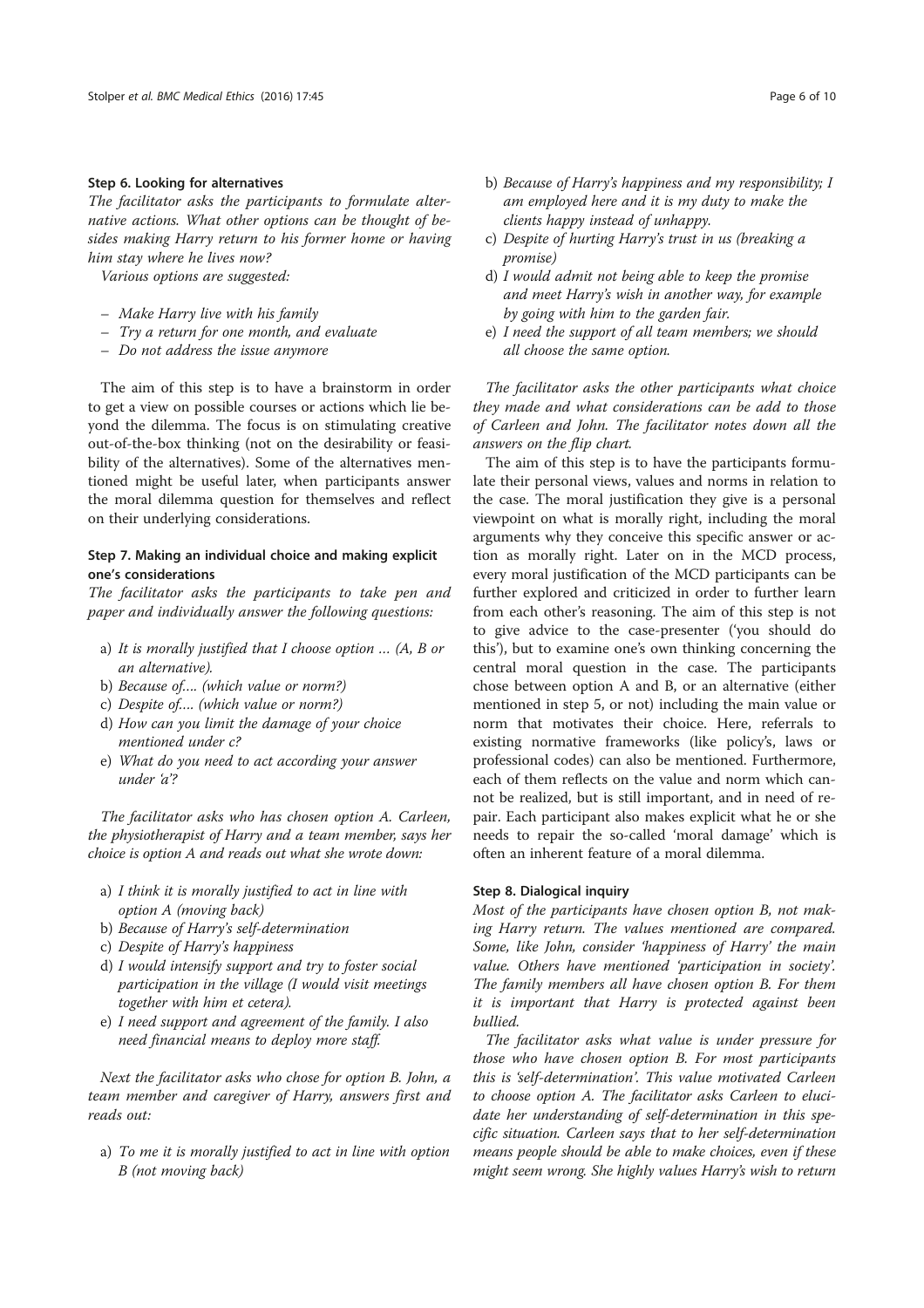to his former home, given his firmness and tenacity. John remarks that Harry's tenacity seems to be related to his conviction that promises should be kept. According to John, Harry's notion of respect does not primarily mean that he wants to choose by himself where to live but that promises which have been made to him are kept. Others recognize this. The participants conclude that showing respect to Harry does not necessarily mean following his wish, but taking into account the importance he attaches to promises.

The facilitator summarizes the dialogue and concludes that the main values in the dilemma have been changed. The value that is opposed to happiness and participation is not self-determination but trustworthiness.

In this step, similarities and differences between the individual considerations are examined. Sometimes, two participants make a different choice in the dilemma based on the same value. On the other hand, participants may choose the same option in the dilemma based on different values or norms. Identifying similarities and differences may lead to a better understanding of one another and a better insight in what is important in the specific case. Thus, the participants reflect on their own values and learn to see the relevance of other positions. In dialogue, they may reach a new and richer view of the situation. A dialogue is distinguished from a discussion. In a discussion, the participants try to persuade each other that their own position is superior. In a dialogue the participants focus on understanding and examining each other's viewpoint. A dialogue requires a critical yet constructive attitude of listening and asking questions.

### Step 9. Conclusion

The participants go into the consequences of the outcome of the previous deliberation, which resulted in the insight that Harry's wish to return is not induced by his attachment to his old home but by his conviction that promises should be respected. They conclude that this is not a good basis for organizing a move. Thus, the decision is to make Harry stay where he lives now. It is also decided that it is necessary to do justice to the importance which Harry attaches to promises. The team leader proposes to ask the personal caregiver of Harry in his former home, who made the promise, to discuss this with Harry. She expects Harry will accept an explanation by the former caregiver that the promise was premature. If this will not work out in a satisfactory way, a new MCD meeting will be arranged.

In this step, the participants are invited to sum up conclusions and make a plan for action. The facilitator returns to the moral question which was formulated at the start of the MCD, and asks the group to make explicit the insights which have been reached. These insights can relate to the issue at stake, to the joint reflection

process, or to some basic key principles that can be a starting point for a similar case in the future or a corner stone for developing policy or guidelines concerning the more abstract more issue that lies behind this specific case. Reaching consensus is not necessary; the conclusion can also be that there is a plurality of ideas which lead to questions what this plurality means for daily practice and how to deal with it. In case one idea or participant is dominant, the facilitator might ask questions to encourage critical reflection among the participants. This may open the dialogue again and lead to new ideas and conclusions. A critical and Socratic attitude of the MCD facilitator is crucial here. Sometimes, conclusions should be understood as preliminary conclusions because a referral to an external expert or another perspective is needed after the MCD sessions. In case of limited time, this step can be shortened to a brief inventory of the conclusions of the participants or a summary by the facilitator.

### Step 10. Evaluation

The facilitator evaluates the MCD with the participants. What are the results of the case discussion and the MCD? How was the process experienced? The attendees indicate they acquired a better insight in the dilemma and a better understanding how to take Harry seriously without acting immediately in order to meet his wish of returning to his old home. The family feels satisfied because their worries have been taken seriously. All participants mention they experienced the conversation as open and constructive.

Evaluation is important in order to learn from positive and negative learning experiences regarding the process and the result of the moral deliberation. This may also lead to changes concerning the skills, attitudes and procedure next time, taking into account limitations experienced.

# Results and Discussion

The dilemma method is a specific conversation method for MCD, which fosters reflection of and dialogue between professionals on a concrete case in their own practice. The teaching of bioethics through MCD in general, and the dilemma method in particular, takes seriously the actual moral concerns of professionals in practice, as their own cases and experiences are the point of departure. It makes professionals aware of their presuppositions and their reasoning skills and attitude. It also broadens their thinking by focusing on a variety of perspectives and exchange of views. In the following we will discuss the specific characteristics of the learning process, experienced by the participants, and go into the role of the facilitator as a teacher.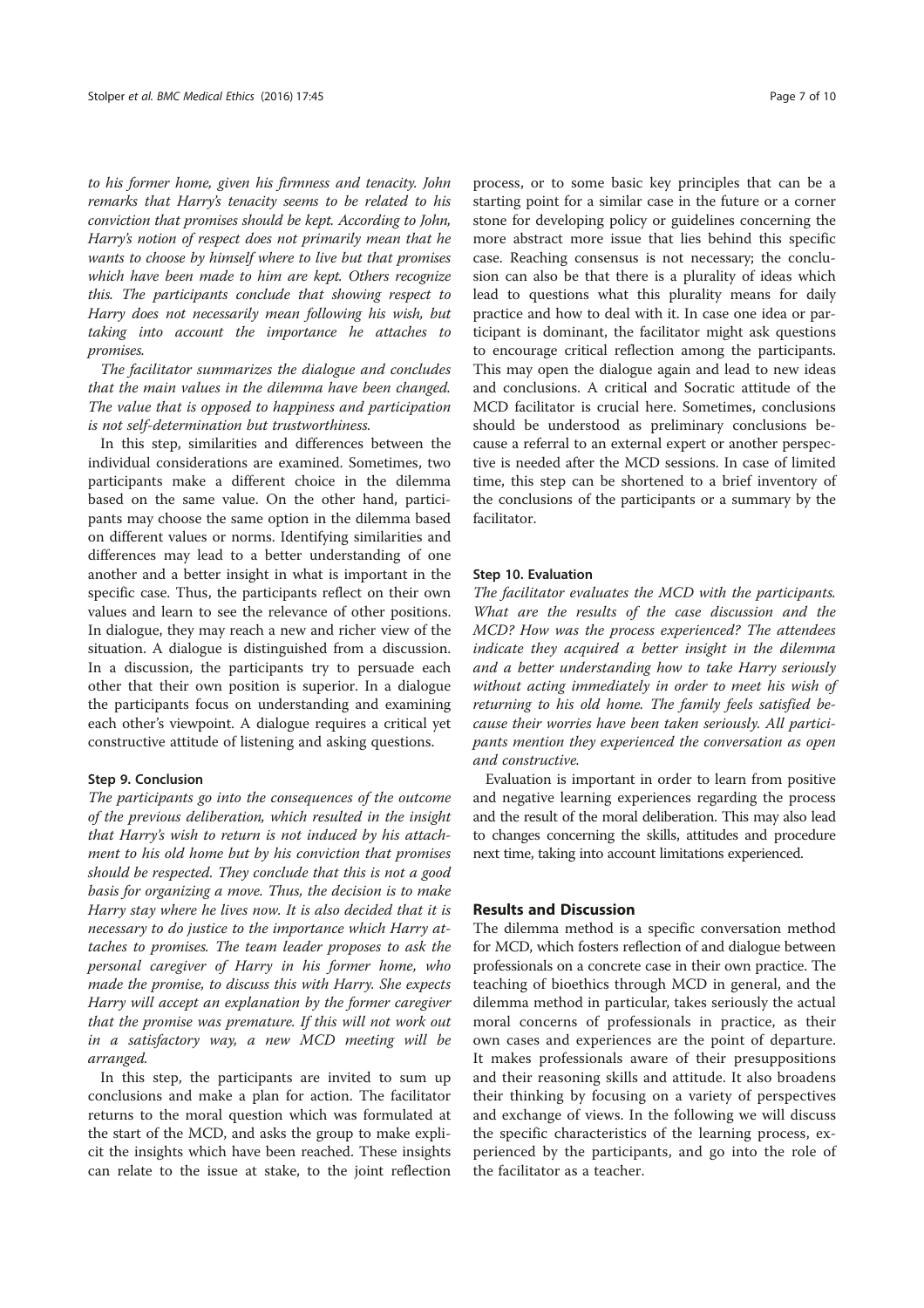### The moral learning process of the participants

MCD in general, and the dilemma method in particular, does not focus on raising knowledge of ethical concepts, theories and argumentations, nor on reaching consensus in argumentation or decision-making, but on fostering practical rationality and moral competence. This way of teaching ethics fits in with competency-based learning, which is currently emphasized in medical teaching. It is in line with the CanMEDS approach [31], which focuses on competences of the physician. One of the competences distinguished in the CanMEDS approach is professionalism. MCD may enhance professionalism; participants point out that MCD not only makes them think and act differently, but also makes them better professionals [8]. MCD contributes to the development of reflective professionals, who possess the deliberate and moral skills needed to have a constructive dialogue and to justify their actions [32].

In MCD, participants develop specific moral competences. These include: growing awareness of their behaviour and thinking, listening critically and sincerely, postponing moral judgements and an awareness of perspectives of others. Participants indicate that the method helps them to gain a better insight in the moral issues in a case [7, 8, 32]. The method results in actions that are rooted in a) their own convictions and reasoning (i.e. conclusions do not come from theory or experts), and b) the concrete context in which the moral question emerged. The close connection between the moral problem and the process of reasoning and finding a solution within one and the same context makes MCD an effective learning method. A crucial element of teaching bioethics in MCD is fostering an exchange of perspectives through dialogue. MCD makes professionals aware of their own presuppositions and thinking process, and broadens their views. Evaluation research shows that participants experience this as a central feature of moral learning [29].

By defining ethical issues in terms of two mutually excluding options, the dilemma method makes the moral dimension of a case concrete. The participants are made aware that ethical issues are practical: a moral decision makes a difference in practice. The formulation of a dilemma also makes clear that moral decisions entail costs. If one decides for option A, one cannot realize the values that underlie option B. Through MCD participants learn that dealing with moral issues comes at a cost. Moral life is inherently tragic [33].

The dilemma method focuses on developing moral competence, which includes both knowledge and skills. The method creates awareness of both the existence and status of values in moral life. Moreover, it promotes reflection and deliberation on the concrete meaning and implications of specific concepts and values. In the case example, the value of respect for autonomy was investigated by the group. Whereas, at first, respect for autonomy was interpreted by most of the participants in terms of following the wish of Harry and enabling him to return to his former residence, it later became clear that, for Harry, respect for autonomy meant that a promise made to him should be taken seriously. Respect thus would entail showing that Harry could trust that former agreements would not be ended one-sidedly. This resulted in the conclusion that respect for Harry might take the form of discussing the limitations of the promise with him. Thus, the group developed the insight that respecting autonomy does not simply mean following the other's wishes, but creating a relationship of trust, in which the other experiences being treated and respected as a person.

### The facilitator as teacher

Facilitating MCD, applying the dilemma method, is different from giving a lecture on ethics or explaining a moral concept or argumentation. The role of the facilitator in MCD is not to elucidate theories from textbooks, but to help participants to reflect on their own moral experiences and reasoning, make explicit the values involved and become open for other values and perspectives. Asking questions is a central feature in MCD. The facilitator should be a Socratic teacher who possesses the art of 'maieutics' [25, 26]. He or she should be a role-model in the Socratic attitude and encourage the participants to question rather than to argue. Through questioning, MCD participants develop a more active learning style. The facilitator has a substantial and active role in helping participants to deepen their moral point of view. In order to acquire skills, knowledge, attitude and a specific view on ethics, a facilitator needs a solid training [34, 35].

The facilitator should primarily foster the process of reflection and dialogue in the group. This, however, requires insight in ethical issues and concepts. The facilitator should be able to explain to the group what distinguishes an ethical question from a practical one, and to elucidate the nature of a moral dilemma. He or she should be able to explain what values and norms are, how they are related, and help the group to formulate the values and norms of various stakeholders in the case. The facilitator should be able to stimulate and support the group in investigating specific values. Knowledge of ethical theories and concepts may be helpful in this respect. Yet, the facilitator should be careful not to apply theoretical knowledge too quickly, and be open to possible new interpretations of concepts which differ from those in the literature. Thus, the facilitator should not simply write down a concept mentioned by a participant, for example 'respect for autonomy, but help ' him or her in investigating its meaning in the concrete situation. This may then result in a new and richer view of the concept, as we saw in the dialogue on Harry's views on the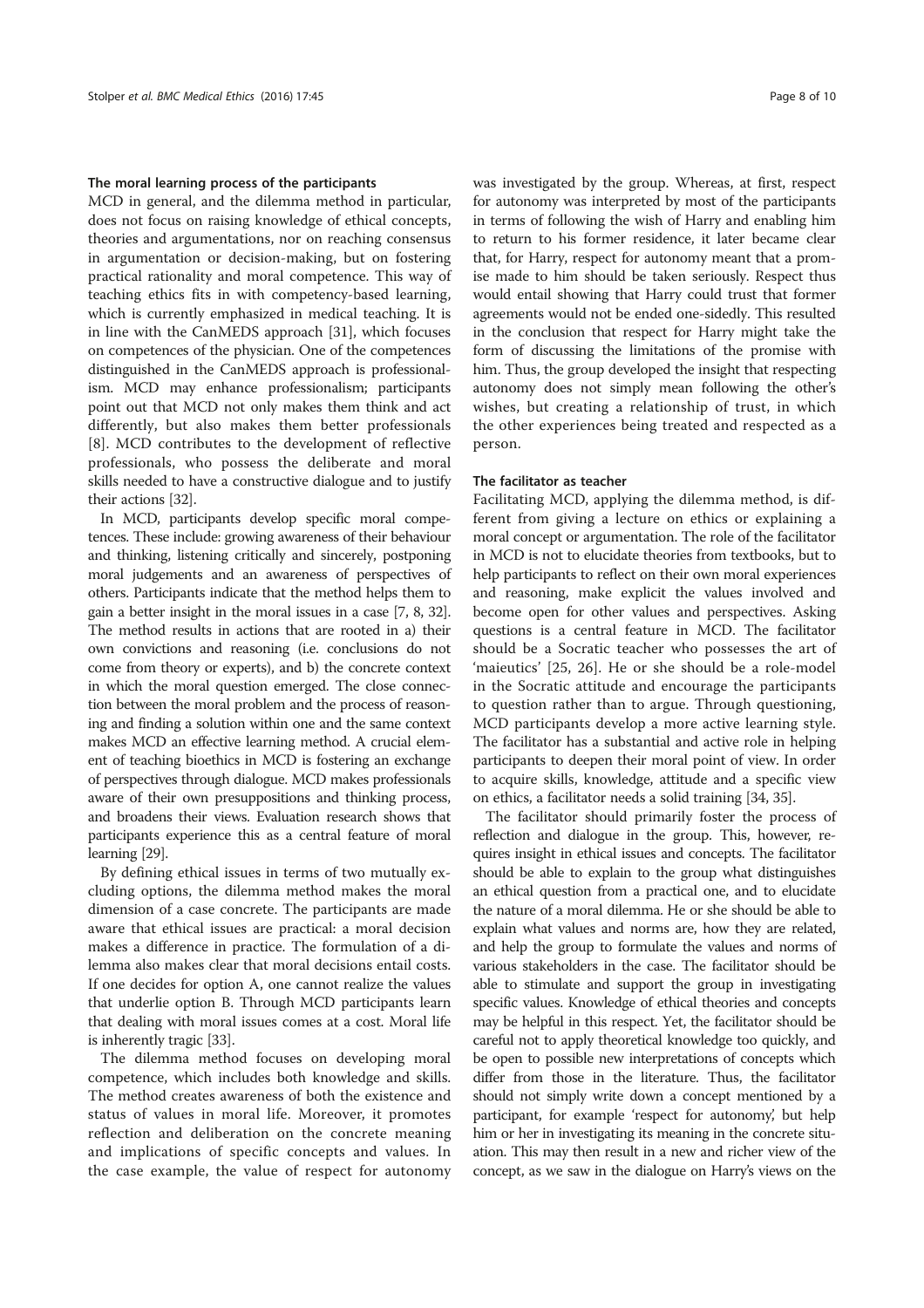relationship between respect for autonomy and taking seriously former promises.

The facilitator should also have knowledge of the theoretical background of the method and the various steps involved, but most of all he or she should be able to apply the method in a context-sensitive way. The facilitator should foster a joint inquiry and dialogue rather than following mechanically the method step by step. The steps within the method should support the process and the moral inquiry. That means the MCD facilitator should focus on the content of the deliberation. The facilitator, like the participants, should listen to what is being said – and sometimes not being said. Eventually the method should support the process of getting insight into the issue at stake. Method is not important in itself, but only as a means to get insight into what Gadamer calls truth: the method should lead to a joint learning process and broadening of horizon, resulting in an increased insight into what really matters in the case and what is right to do [22, 24].

# Conclusion

Bioethics education in academic programs for medical students or nurses often aims at knowledge transfer and deductively applying ethical principles or theoretical frameworks to textbook cases. MCD is a specific form of bio-ethics education in the context of clinical practice, which focuses on real cases and moral issues that are actually experienced by health care professionals. The approach to MCD presented in this paper is based on hermeneutic ethics, practical rationality and a Socratic epistemology. MCD follows an inductive learning approach through a dialogical moral inquiry in which participants develop not only knowledge but also skills, attitude and character. The dilemma method—a specific conversation method used for MCD—and its underlying view on teaching ethics are useful for supporting health care professionals in and teaching them how to reflect on their own moral issues in practice. MCD participants report that they learn to recognize the moral dimension of daily practice and feel more able to distinguish various perspectives and reason in a systematic manner. The facilitator as teacher focuses not on explaining moral theories and concepts, but helps the participants to reflect on their experiences, presuppositions and reasoning through a dialogical moral inquiry with others.

#### Abbreviations

CES Clinical Ethics Support; MCD Moral Case Deliberation

#### Acknowledgements

We are grateful to our colleagues who contributed to the development of the theory and practice of the dilemma method. Furthermore we thank the health care institution in which the Moral Case Deliberation presented has been facilitated and all the persons that were involved or participated in the MCD session. Finally, we thank the two reviewers who gave constructive

comments and stimulated us to further elaborate aspects of the didactics of the dilemma method.

#### Funding

There is no funding involved in the design of the study, the collection, analysis, and interpretation of data, and in writing the manuscript.

#### Availability of data and materials

The dataset that supports the conclusions of the article is available in Dutch.

#### Authors' contribution

MS contributed to the conception of the study and participated in its design, development and coordination, and was involved in drafting and revising the manuscript. BM contributed to the conception and participated in the design and development of the study and was involved in drafting and revising the manuscript. GW contributed to the conception and participated in the design of the study and was involved in drafting and revising the manuscript. He also facilitated the Moral Case Deliberation in the case-example. All authors read and approved the final manuscript.

#### Competing interests

The authors declare that they have no competing interests.

#### Consent for publication

The participants in the Moral Case Deliberation, both staff and family members, gave their approval for publication. A family member of the client ('Harry'), who is his legal representative, gave consent for the use and publication on behalf of him.

### Ethics approval and consent to participate

The participants in the moral case deliberation gave their approval and consent to participate. The case study has been made anonymous, using pseudonyms. All names, places and other characteristics of the participants involved are changed and therefore untraceable. If consent and anonymisation are guaranteed, an approval of a research ethics committee is not required in The Netherlands for this type of case studies.

#### Author details

<sup>1</sup>Department of Medical Humanities, EMGO+ Institute for Health and Care Research, VU University medical centre (VUmc), De Boelenlaan 1089a, 1081, HV, Amsterdam, The Netherlands. <sup>2</sup> Centre of Medical Ethics, University of Oslo, Oslo, Norway.

### Received: 24 September 2015 Accepted: 17 June 2016 Published online: 22 July 2016

#### References

- 1. Favia A, Frank L, Gligorov N, Birnbaum S, Cummins P, Fallar R, Ferguson K, Mendis K, Friedman E, Rhodes R. A model for the assessment of medical students competency in medical ethics. AJOB Primary Res. 2013;4(4):68–83.
- 2. Park M, Kjervik D, Crandell J, Oermann MH. The relationship of ethics education to moral sensitivity and moral reasoning skills of nursing students. Nurs Ethics. 2012;19(4):568–80.
- 3. Vanlaere L, Gastmans C. Ethics in nursing education: learning to reflect on care practices. Nurs Ethics. 2007;14(6):758–66.
- 4. Beauchamp TL, Childress JF. Principles of Biomedical Ethics. Oxford University Press; 2012.
- 5. Molewijk AC, Abma T, Stolper M, Widdershoven G. Teaching ethics in the clinic: The theory and practice of moral case deliberation. J Med Ethics. 2008;34:120–4.
- 6. Abma TA, Baur V, Molewijk B, Widdershoven G. Inter-ethics: towards an interactive and interdepent bioethics. Bioethics. 2010;24(5):242–55.
- 7. Molewijk B, Verkerk M, Milius H, Widdershoven G. Implementing moral case deliberation in a psychiatric hospital: process and outcome. Med Health Care Philosophy. 2008;11:43–56.
- 8. Molewijk B, van Zadelhoff E, Lendemeijer B, Widdershoven GAM. Implementing moral case deliberation in Dutch health care; Improving